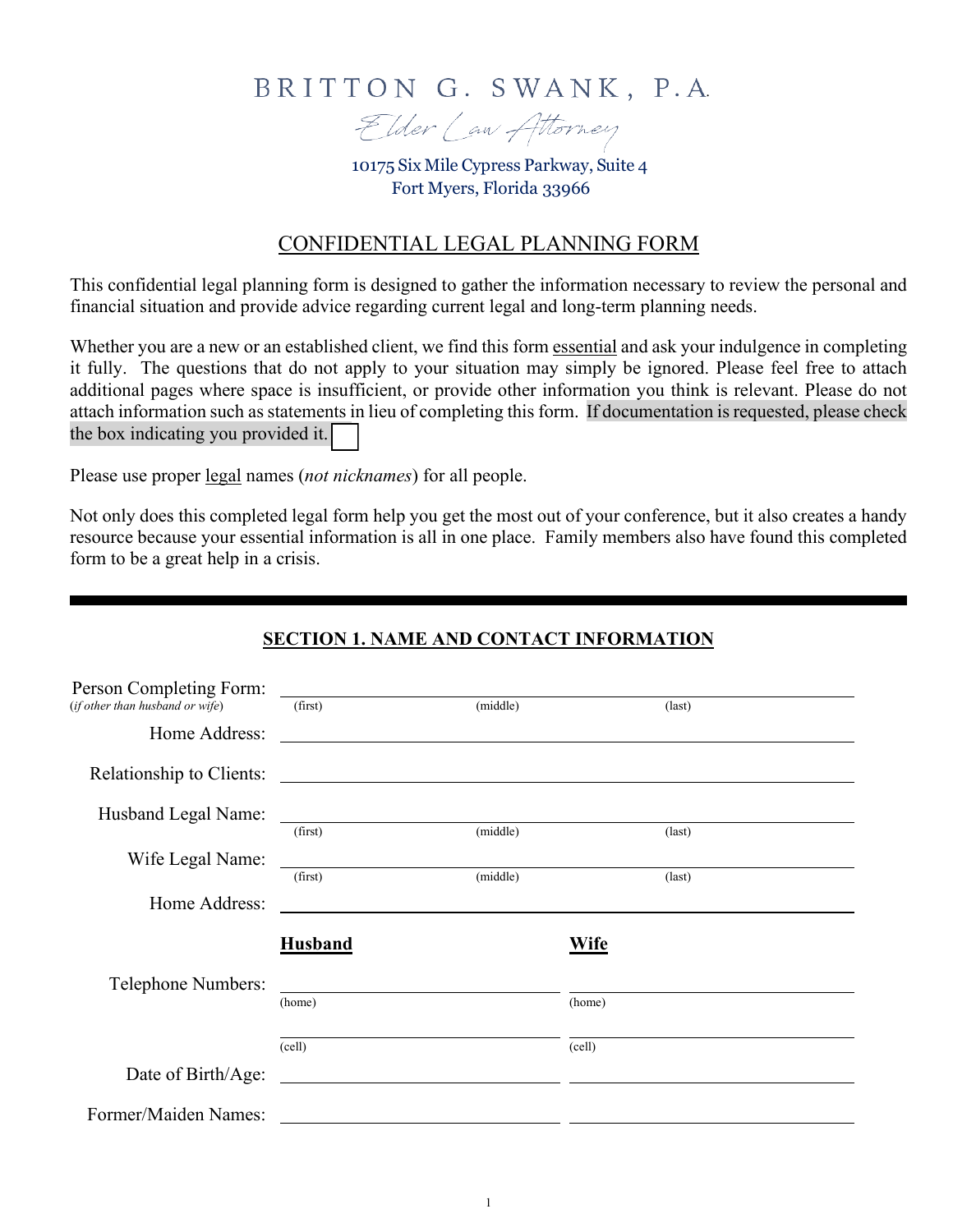| US Citizen?: $\begin{array}{ c c c c c } \hline \text{Yes} & \text{No} \\\hline \end{array}$                                                                                                                                                                                     | $ Yes $ No                 |
|----------------------------------------------------------------------------------------------------------------------------------------------------------------------------------------------------------------------------------------------------------------------------------|----------------------------|
| Florida Resident?: Yes No                                                                                                                                                                                                                                                        | $\vert$ Yes $\vert$ No     |
| Military Service?: $\Box$ Yes $\Box$ No                                                                                                                                                                                                                                          | Yes<br>$\overline{\rm No}$ |
| Military Branch:                                                                                                                                                                                                                                                                 |                            |
| During Wartime?: Yes No<br>During Wartime?: <u> </u> Yes   No<br>*WWII 12/1941–12/1946; Korean Conflict 06/1950–01/1955; Vietnam 08/1964–05/1975 (or 02/1961 – 05/07/1975 for<br>a veteran who served "in country"/boots on the ground during that period); Persian Gulf-08/1990 |                            |

## **SECTION 2. MARITAL INFORMATION**

| A. Date and Place of Marriage |                                                                                       |        |                                              |
|-------------------------------|---------------------------------------------------------------------------------------|--------|----------------------------------------------|
|                               | (date)                                                                                | (city) | (state or province)                          |
|                               | <b>B.</b> During your marriage, did you reside in the following states?               | Yes    | No. If yes, circle all that apply:           |
|                               | Arizona California IIdaho ILouisiana DNevada New Mexico ITexas IWashington IWisconsin |        |                                              |
| C. Former Spouses:            | Husband                                                                               | Wife   |                                              |
| Name of former spouse:        |                                                                                       |        |                                              |
|                               | (date and place of marriage)                                                          |        | (date and place of marriage)                 |
|                               | (termination date / death or divorce)                                                 |        | (termination date / death or divorce)        |
|                               | (any legal obligation to/from former spouse)                                          |        | (any legal obligation to/from former spouse) |

## **SECTION 3. ESTATE PLANNING DOCUMENTS**

| Please provide a complete copy of each signed document.                                           |                |                            |  |
|---------------------------------------------------------------------------------------------------|----------------|----------------------------|--|
|                                                                                                   | <b>Husband</b> | Wife                       |  |
| Pre or Post Marital Agreement:                                                                    | Yes<br>No      | Yes<br>$\overline{\rm No}$ |  |
| <b>Revocable Living Trust:</b>                                                                    | Yes<br>No      | Yes<br>$\overline{\rm No}$ |  |
| Last Will and Testament:                                                                          | Yes<br>No      | Yes<br>N <sub>o</sub>      |  |
| Durable Power of Attorney:                                                                        | Yes<br>No      | Yes<br>No                  |  |
| Health Care Power of Attorney (or Surrogate):                                                     | Yes<br>No      | Yes<br>No                  |  |
| Living Will:                                                                                      | Yes<br> No     | Yes<br>No                  |  |
| Other (specify):                                                                                  | Yes<br>No      | Yes<br>No                  |  |
| Do you have custody of all original estate planning documents?<br>If no, who has custody of them? |                | Yes<br>No                  |  |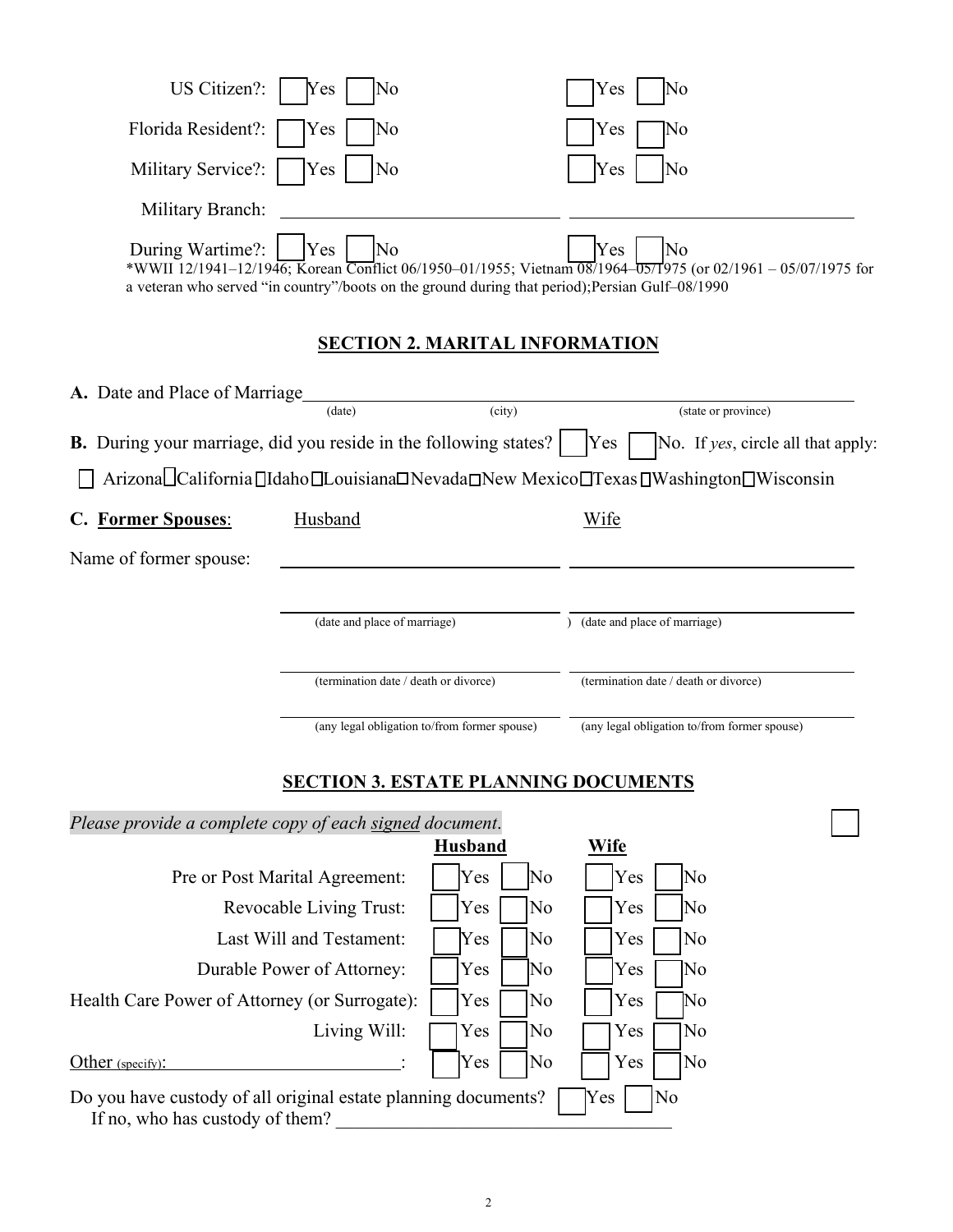## **SECTION 4. CHILDREN**

|    |                                  | List all children and use legal names; attach more pages if needed.             |                 |                                                                           | Total number of children:                                                                                                                                                               |
|----|----------------------------------|---------------------------------------------------------------------------------|-----------------|---------------------------------------------------------------------------|-----------------------------------------------------------------------------------------------------------------------------------------------------------------------------------------|
| 1. | (legal name of child)            |                                                                                 | (date of birth) |                                                                           | Child of $\Box$ Husband $\Box$ Wife $\Box$ Both                                                                                                                                         |
|    | (address)<br>Adopted             |                                                                                 |                 |                                                                           | (phone number)                                                                                                                                                                          |
|    | Deceased                         | (date of adoption)<br>(date of death)                                           |                 | (court granting adoption)<br>Yes<br>No<br>(child has surviving children?) |                                                                                                                                                                                         |
| 2. | (legal name of child)            | May we speak with this child if needed? Yes $\Box$ No $\Box$                    | (date of birth) |                                                                           | (Describe this child - do they have "special needs"? Consider health and general financial status, including needs and abilities)<br>Child of $\Box$ Husband $\Box$ Wife $\Box$ Both    |
|    | (address)<br>Adopted<br>Deceased | (date of adoption)                                                              |                 | (court granting adoption)<br>Yes <sub>1</sub><br>N <sub>o</sub>           | (phone number)                                                                                                                                                                          |
| 3. | (legal name of child)            | (date of death)<br>May we speak with this child if needed? Yes $\Box$ No $\Box$ | (date of birth) | (child has surviving children?)                                           | (Describe this child - do they have "special needs"? Consider health and general financial status, including needs and abilities)<br>Child of $\Box$ Husband $\Box$ Wife<br>$\Box$ Both |
|    | (address)                        |                                                                                 |                 |                                                                           | (phone number)                                                                                                                                                                          |
|    | Adopted<br>Deceased              | (date of adoption)<br>(date of death)                                           |                 | (court granting adoption)<br>Yes<br>No<br>(child has surviving children?) |                                                                                                                                                                                         |
|    |                                  |                                                                                 |                 |                                                                           | (Describe this child - do they have "special needs"? Consider health and general financial status, including needs and abilities)                                                       |

May we speak with this child if needed?  $Yes \Box No \Box$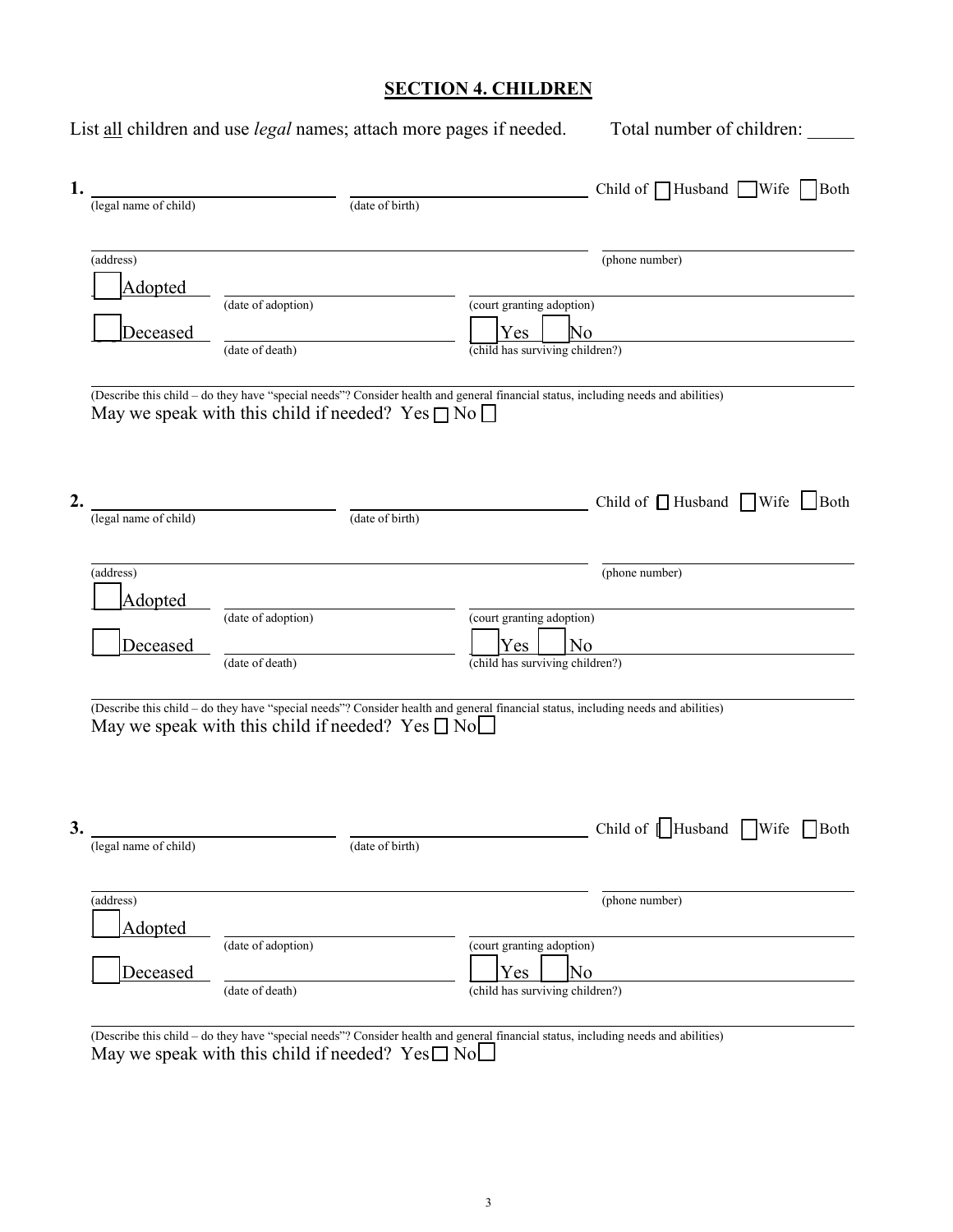| 4. |                       |                                                                                                                                                                                                   |                                              | Child of $\Box$ Husband $\Box$ Wife $\Box$ Both |      |
|----|-----------------------|---------------------------------------------------------------------------------------------------------------------------------------------------------------------------------------------------|----------------------------------------------|-------------------------------------------------|------|
|    | (legal name of child) | (date of birth)                                                                                                                                                                                   |                                              |                                                 |      |
|    |                       |                                                                                                                                                                                                   |                                              |                                                 |      |
|    | (address)             |                                                                                                                                                                                                   |                                              | (phone number)                                  |      |
|    | Adopted               | (date of adoption)                                                                                                                                                                                |                                              |                                                 |      |
|    |                       |                                                                                                                                                                                                   | (court granting adoption)                    |                                                 |      |
|    | Deceased              | (date of death)                                                                                                                                                                                   | No<br>Yes<br>(child has surviving children?) |                                                 |      |
|    |                       |                                                                                                                                                                                                   |                                              |                                                 |      |
|    |                       | (Describe this child - do they have "special needs"? Consider health and general financial status, including needs and abilities)                                                                 |                                              |                                                 |      |
|    |                       | May we speak with this child if needed? $Yes \Box No \Box$                                                                                                                                        |                                              |                                                 |      |
|    |                       |                                                                                                                                                                                                   |                                              |                                                 |      |
|    |                       |                                                                                                                                                                                                   |                                              |                                                 |      |
|    |                       |                                                                                                                                                                                                   |                                              |                                                 |      |
| 5. | (legal name of child) | (date of birth)                                                                                                                                                                                   |                                              | Child of $\Box$ Husband $\Box$ Wife $\Box$      | Both |
|    |                       |                                                                                                                                                                                                   |                                              |                                                 |      |
|    | (address)             |                                                                                                                                                                                                   |                                              | (phone number)                                  |      |
|    |                       |                                                                                                                                                                                                   |                                              |                                                 |      |
|    | Adopted               | (date of adoption)                                                                                                                                                                                | (court granting adoption)                    |                                                 |      |
|    | Deceased              |                                                                                                                                                                                                   | No<br>Yes                                    |                                                 |      |
|    |                       | (date of death)                                                                                                                                                                                   | (child has surviving children?)              |                                                 |      |
|    |                       |                                                                                                                                                                                                   |                                              |                                                 |      |
|    |                       | (Describe this child - do they have "special needs"? Consider health and general financial status, including needs and abilities)<br>May we speak with this child if needed? Yes $\Box$ No $\Box$ |                                              |                                                 |      |
|    |                       |                                                                                                                                                                                                   |                                              |                                                 |      |
|    |                       |                                                                                                                                                                                                   |                                              |                                                 |      |
|    |                       |                                                                                                                                                                                                   |                                              |                                                 |      |
| 6. | (legal name of child) | (date of birth)                                                                                                                                                                                   |                                              | Child of $\Box$ Husband $\Box$ Wife $\Box$ Both |      |
|    |                       |                                                                                                                                                                                                   |                                              |                                                 |      |
|    |                       |                                                                                                                                                                                                   |                                              |                                                 |      |
|    | (address)             |                                                                                                                                                                                                   |                                              | (phone number)                                  |      |
|    | <b>Adopted</b>        | (date of adoption)                                                                                                                                                                                | (court granting adoption)                    |                                                 |      |
|    | Deceased              |                                                                                                                                                                                                   | Yes<br>N <sub>o</sub>                        |                                                 |      |
|    |                       | (date of death)                                                                                                                                                                                   | (child has surviving children?)              |                                                 |      |
|    |                       |                                                                                                                                                                                                   |                                              |                                                 |      |
|    |                       | (Describe this child - do they have "special needs"? Consider health and general financial status, including needs and abilities)                                                                 |                                              |                                                 |      |

May we speak with this child if needed?  $\text{Yes} \square \text{No} \square$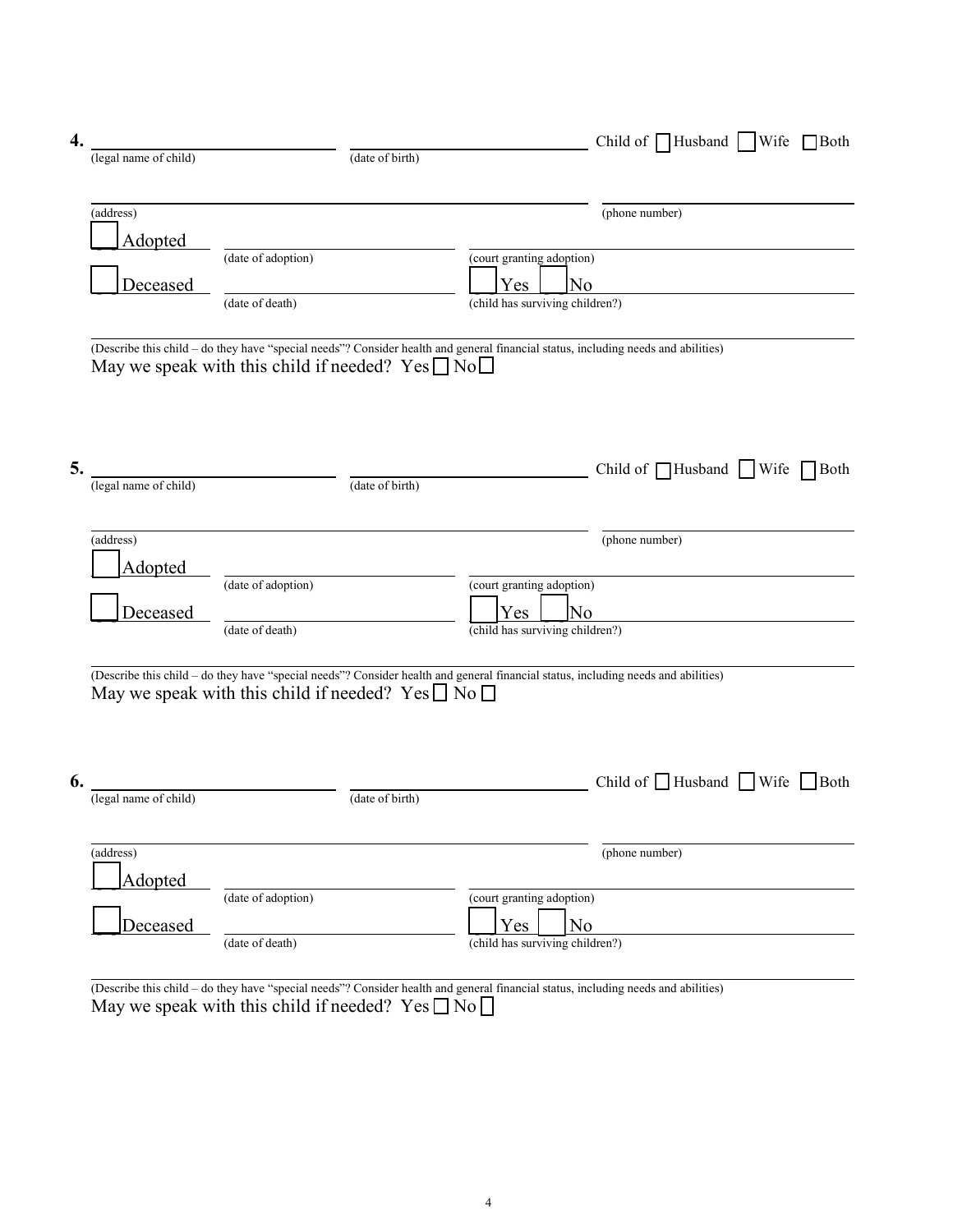#### **SECTION 5. HEALTH-RELATED ISSUES**

Please list your primary care physician's name, address, and phone number.

|                        | Husband                                                                                                               | Wife |
|------------------------|-----------------------------------------------------------------------------------------------------------------------|------|
| Physician's Name:      | <u> 1980 - Jan Barbara Barbara, prima prima prima prima prima prima prima prima prima prima prima prima prima pri</u> |      |
| Address:               |                                                                                                                       |      |
| <b>Business Phone:</b> |                                                                                                                       |      |

Do you have any of the following health care coverage?



Please provide the following information for Medicare Parts A, B, or D and private health insurance:

| Name of Insurer       | Policy No.  | <b>Type of Policy</b> | <b>Monthly Premium</b> |
|-----------------------|-------------|-----------------------|------------------------|
| <b>Best Insurance</b> | 123-45-6789 | Medicare Part D       | \$100.00               |
| (sample)              |             |                       |                        |
|                       |             |                       |                        |
|                       |             |                       |                        |
|                       |             |                       |                        |

Please provide the following information for long-term care insurance:

| Name of Insurer | Policy No. | Type of Policy | Monthly Prem. Daily Benefit |                   |
|-----------------|------------|----------------|-----------------------------|-------------------|
| Acme Insurance  | 238-4-67   | Skilled Care   | \$3,000                     | $$300.00$ per day |
| (sample)        |            |                |                             |                   |
|                 |            |                |                             |                   |
|                 |            |                |                             |                   |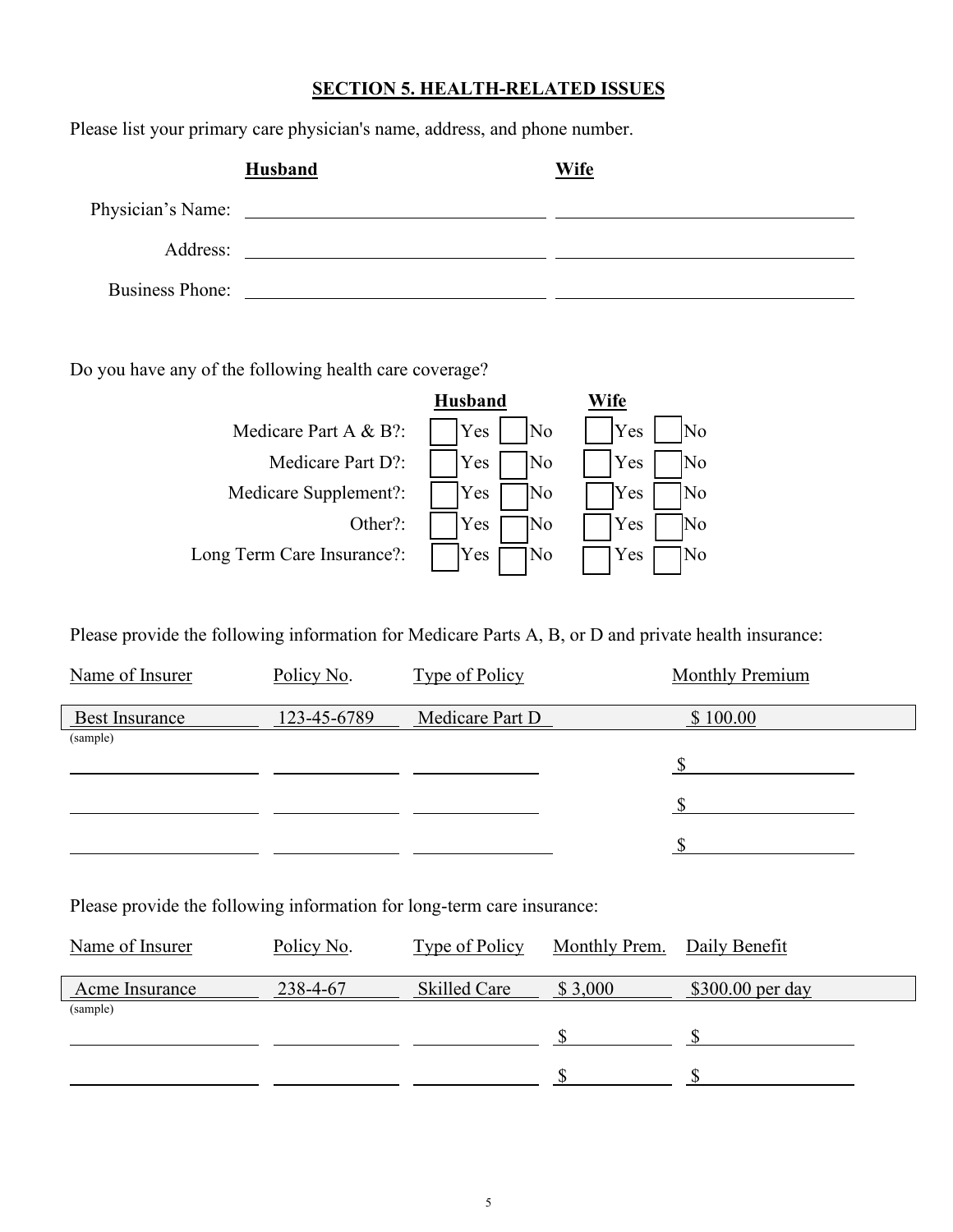Please describe any specific health-related problems.

| <b>Husband</b>                                                                                                                                                    |                |                       |  |
|-------------------------------------------------------------------------------------------------------------------------------------------------------------------|----------------|-----------------------|--|
| <b>Wife</b>                                                                                                                                                       |                |                       |  |
| Are there any known problems with memory or understanding?<br>Husband:<br> Yes <br>No<br>If yes, please explain:<br>Wife:<br>No<br>Yes<br>If yes, please explain: |                |                       |  |
|                                                                                                                                                                   | <b>Husband</b> | <b>Wife</b>           |  |
| Able to physically sign name?:                                                                                                                                    | No<br>Yes      | Yes<br>No             |  |
| Able to speak?:                                                                                                                                                   | Yes<br>No      | No<br>Yes             |  |
| Able to recognize friends and family?:                                                                                                                            | Yes<br>No      | No<br>Yes             |  |
| Cognizant of property and possessions?:                                                                                                                           | No<br>Yes      | No<br>Yes             |  |
| Able to manage money?:                                                                                                                                            | No<br>Yes      | No<br>Yes             |  |
| Able to come to office and meet in person?:                                                                                                                       | Yes<br>No      | No<br>Yes             |  |
| Is long-term care placement expected?:                                                                                                                            | No<br>Yes      | No<br>Yes             |  |
| Do you need help with any of the following?                                                                                                                       | <b>Husband</b> | <b>Wife</b>           |  |
| Bathing?:                                                                                                                                                         | No<br>Yes      | No<br>Yes             |  |
| Dressing?:                                                                                                                                                        | No<br>Yes      | No<br>Yes             |  |
| Feeding yourself?:                                                                                                                                                | No<br>Yes      | No<br>Yes             |  |
| Using the toilet?:                                                                                                                                                | Yes<br>No      | No<br>Yes             |  |
| Taking medications?:                                                                                                                                              | Yes<br>No      | No<br>Yes             |  |
| Using the telephone?:                                                                                                                                             | No<br>Yes      | N <sub>o</sub><br>Yes |  |
| Transferring from bed to chair?:                                                                                                                                  | No<br>Yes      | No<br>Yes             |  |
| If you are in cardiac or respiratory arrest, do you want to be resuscitated (given CPR)?<br>Husband:<br>No<br>Yes                                                 | Wife:<br>Yes   | No                    |  |
| If you have a terminal condition and cannot speak for yourself, do you want heroic measures taken to prolong<br>your life artificially?<br>Husband:<br>No<br>Yes  | Wife:          | No<br>Yes             |  |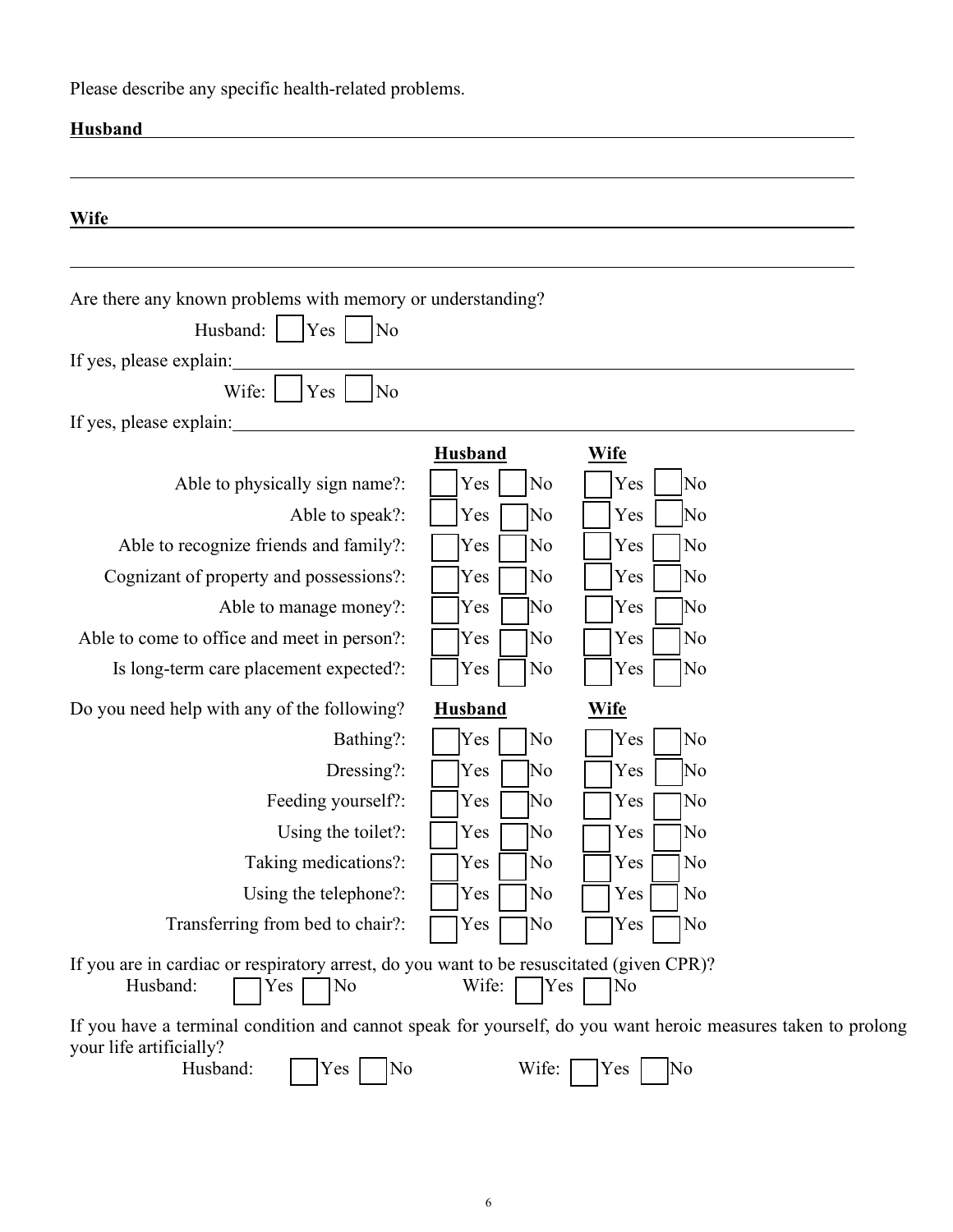| Do you want to be an organ donor?                                        |                                     |                                                      |  |  |
|--------------------------------------------------------------------------|-------------------------------------|------------------------------------------------------|--|--|
|                                                                          | Husband: $\bigcap$ Yes $\bigcap$ No | Wife: $\vert$ Yes $\vert$ No                         |  |  |
| Do you want to be buried or cremated?                                    |                                     |                                                      |  |  |
|                                                                          |                                     | Husband: Buried Cremated Wife:    Buried    Cremated |  |  |
|                                                                          |                                     |                                                      |  |  |
| Are your final arrangements made?<br>Husband: $\bigcap$ Yes $\bigcap$ No |                                     | Wife: $\big $ Yes $\bigcap$ No                       |  |  |
| Are your final arrangements paid for?                                    |                                     |                                                      |  |  |
| Husband:                                                                 | Yes<br>]No                          | Wife:       Yes       No                             |  |  |

Who do you want to make your medical decisions if you become unable to do so yourself? In a Designation of Health Care Surrogate with Living Will document, this person is referred to as your Surrogate. Consider the ability of the person to handle this responsibility.

It is possible to name more than one person in the role of Surrogate, but I strongly discourage that. I recommend that Surrogates be named in a specified order with only one Surrogate to serve at a time. This is to avoid confusion or hesitation by a healthcare provider about whom to take direction from and whether the consent of more than one Surrogate is required.

#### **Husband**

| 1 <sup>st</sup> |                |
|-----------------|----------------|
| (legal name)    | (phone number) |
| 2 <sup>nd</sup> |                |
| (legal name)    | (phone number) |
| 3 <sup>rd</sup> |                |
| (legal name)    | (phone number) |
| 4 <sup>th</sup> |                |
| (legal name)    | (phone number) |
| <b>Wife</b>     |                |
| 1 <sup>st</sup> |                |
| (legal name)    | (phone number) |
| 2 <sub>nd</sub> |                |
| (legal name)    | (phone number) |
| 3 <sup>rd</sup> |                |
| (legal name)    | (phone number) |
| 4 <sup>th</sup> |                |
| (legal name)    | (phone number) |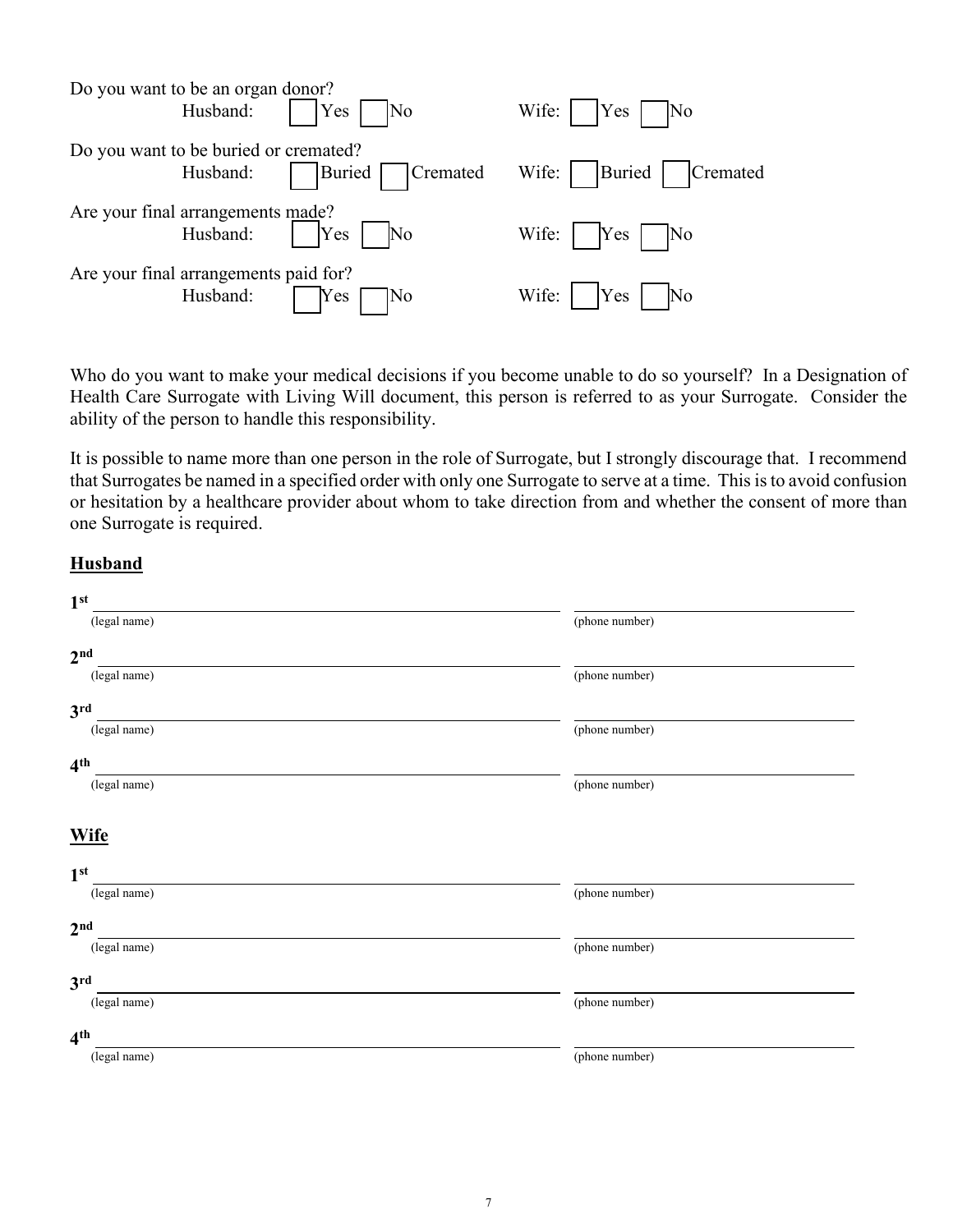#### **SECTION 6. FIDUCIARIES DURING LIFETIME**

There may be a time when you are alive but unable to manage your financial affairs. This could be temporary or long-term, and your inability to effectively manage your property could be an issue related to mental capacity or physical problems. A Durable Power of Attorney allows someone else to manage your financial affairs, and the person you name to act on your behalf is referred to as your Agent. You must consider the trustworthiness and ability of the person to handle this responsibility.

It is possible to name more than one person in Agent's role. Agents can be named individually in a specified order, as Co-Agents that must act together, or as Co-Agents that may act independently of each other.

#### **Husband**

| 1 <sup>st</sup> |                |
|-----------------|----------------|
| (legal name)    | (phone number) |
| 2 <sup>nd</sup> |                |
| (legal name)    | (phone number) |
| 3 <sup>rd</sup> |                |
| (legal name)    | (phone number) |
| 4 <sup>th</sup> |                |
| (legal name)    | (phone number) |
|                 |                |
| <b>Wife</b>     |                |
| 1 <sup>st</sup> |                |
| (legal name)    | (phone number) |
| 2 <sup>nd</sup> |                |
| (legal name)    | (phone number) |
| 3 <sup>rd</sup> |                |
| (legal name)    | (phone number) |
| 4 <sup>th</sup> |                |
| (legal name)    | (phone number) |
|                 |                |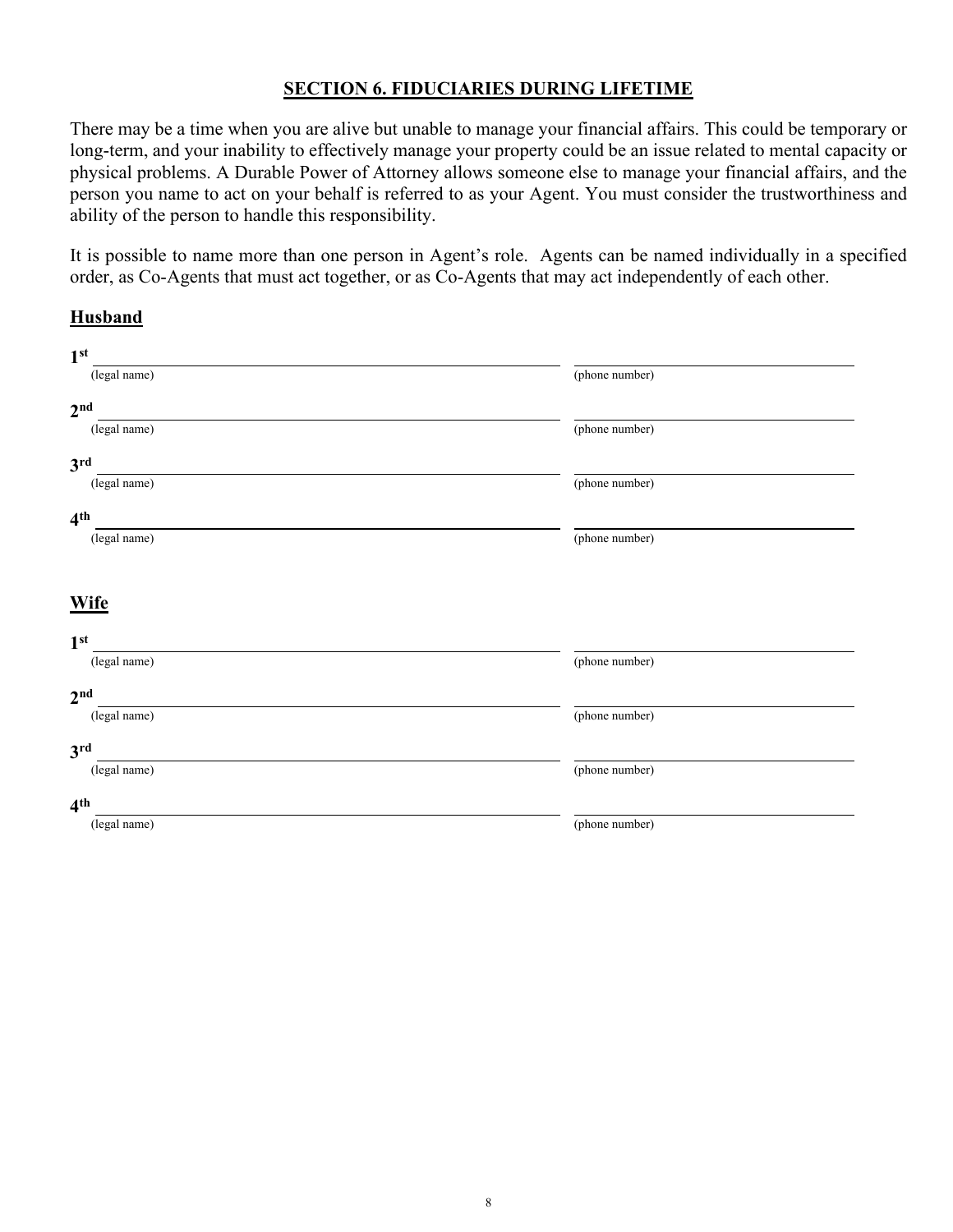## **SECTION 7. ASSETS OWNED**

| A. REAL ESTATE. Please provide a copy of each deed and the most recent property tax bill.                                                                                                                                      |                                          |
|--------------------------------------------------------------------------------------------------------------------------------------------------------------------------------------------------------------------------------|------------------------------------------|
|                                                                                                                                                                                                                                |                                          |
| Names as they appear on Deed or Title:                                                                                                                                                                                         |                                          |
| Fair Market Value: \$                                                                                                                                                                                                          | Outstanding Mortgage: \$                 |
| Is this a manufactured home?<br>Yes<br>No<br>If yes:                                                                                                                                                                           |                                          |
| Do you own the ground?<br>No<br>Yes                                                                                                                                                                                            | Did you retire the Title?<br>Yes<br>No   |
| Do you own a share of the park?<br>Yes<br>No                                                                                                                                                                                   | Yes<br>Is the park a Co-Operative?<br>No |
| 2. Non-Homestead Address: 2008. The material contract of the state of the state of the state of the state of the state of the state of the state of the state of the state of the state of the state of the state of the state |                                          |
|                                                                                                                                                                                                                                |                                          |
| Fair Market Value: \$                                                                                                                                                                                                          | Outstanding Mortgage: \$                 |
| Is this a manufactured home? $ $   $ $ Yes  <br>$\overline{\rm No}$<br>If yes:                                                                                                                                                 |                                          |
| Yes  <br>Do you own the ground?<br>N <sub>o</sub>                                                                                                                                                                              | Did you retire the Title?<br>Yes<br>No   |
| Do you own a share of the park?<br>Yes<br>No                                                                                                                                                                                   | Is the park a Co-Operative?<br>Yes<br>No |
| 3. Non-Homestead Address:                                                                                                                                                                                                      |                                          |
| Names as they appear on Deed or Title:                                                                                                                                                                                         |                                          |
| Fair Market Value: \$                                                                                                                                                                                                          | Outstanding Mortgage: \$                 |
| Is this a manufactured home?<br>Yes<br>No<br>If yes:                                                                                                                                                                           |                                          |
| Yes<br>Do you own the ground?<br>No                                                                                                                                                                                            | Did you retire the Title?<br>Yes<br>No   |
| Do you own a share of the park?<br>Yes<br>N <sub>o</sub>                                                                                                                                                                       | Is the park a Co-Operative?<br>Yes<br>No |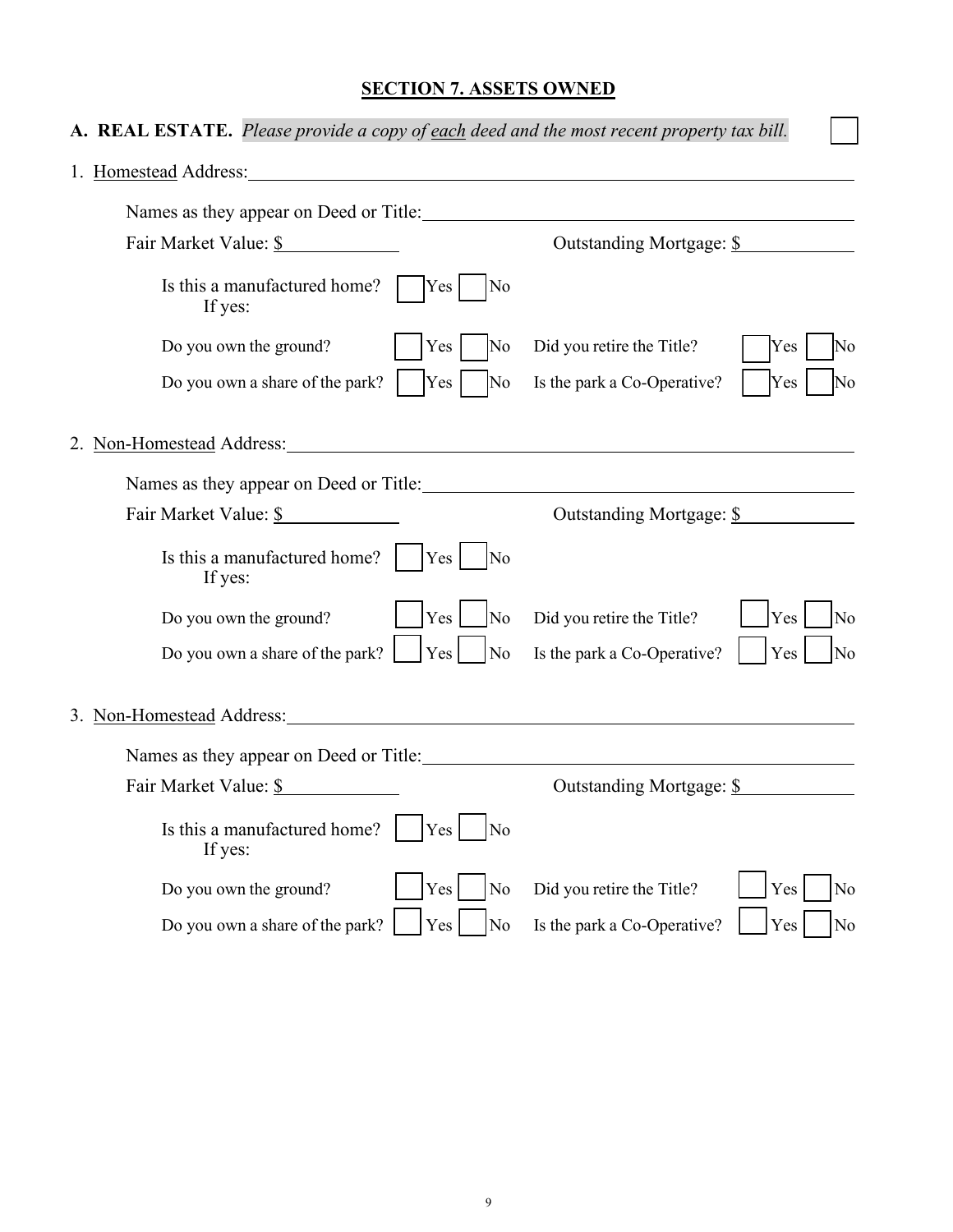**B. BANK/CREDIT UNION ACCOUNTS.** (Checking, Savings, etc.)*Please provide the most recent and complete monthly statement (not a print-out of transactions). If you do not receive statements by mail, ask the bank how to print statements from their website.* ☐

| Name of Financial Inst                                                                               | Account No. | <b>Account Type</b> | Current Value                | <b>Account Title</b> |
|------------------------------------------------------------------------------------------------------|-------------|---------------------|------------------------------|----------------------|
| <b>Big Credit Bank</b>                                                                               | xxx-0518    | Savings             | X, XXX, XXX                  | John and Jane Dough  |
| (sample)                                                                                             |             |                     |                              |                      |
| Is a pay/transfer on death beneficiary designated at the financial institution?                      |             |                     | No<br>Yes                    |                      |
| Is a pay/transfer on death beneficiary designated at the financial institution?                      |             |                     | Yes<br>$\neg$ No             |                      |
| Is a pay/transfer on death beneficiary designated at the financial institution? $\Box$ Yes $\Box$ No |             |                     |                              |                      |
| Is a pay/transfer on death beneficiary designated at the financial institution? $\Box$ Yes           |             |                     | $\neg$ No                    |                      |
| Is a pay/transfer on death beneficiary designated at the financial institution? $\lceil$             |             |                     | N <sub>0</sub><br><b>Yes</b> |                      |

**C. INVESTMENTS (***Non-Retirement***).** (Bonds, Stocks, Annuities, etc.). *DO NOT LIST RETIREMENT ASSETS HERE.**Please provide the most recent and complete monthly statement (not a print-out of transactions). If you do not receive statements by mail, ask the financial institution how to print statements from their website.*  $\Box$ 

| Name of Financial Inst                                                                     | Account No. | <b>Account Type</b> | Current Value    | <b>Account Title</b> |
|--------------------------------------------------------------------------------------------|-------------|---------------------|------------------|----------------------|
| InvestPro                                                                                  | xxx-1124    | <b>Brokerage</b>    | \$ xx, xxx. xx   | John and Jane Dough  |
| (sample)                                                                                   |             |                     |                  |                      |
| Is a pay/transfer on death beneficiary designated at the financial institution? $\Box$     |             |                     | Yes              |                      |
| Is a pay/transfer on death beneficiary designated at the financial institution?            |             |                     | Yes $\Box$ No    |                      |
| Is a pay/transfer on death beneficiary designated at the financial institution? $\Box$ Yes |             |                     | $\Box$ No        |                      |
| Is a pay/transfer on death beneficiary designated at the financial institution?            |             |                     | Yes<br>7No       |                      |
| Is a pay/transfer on death beneficiary designated at the financial institution?            |             |                     | No<br>$\Box$ Yes |                      |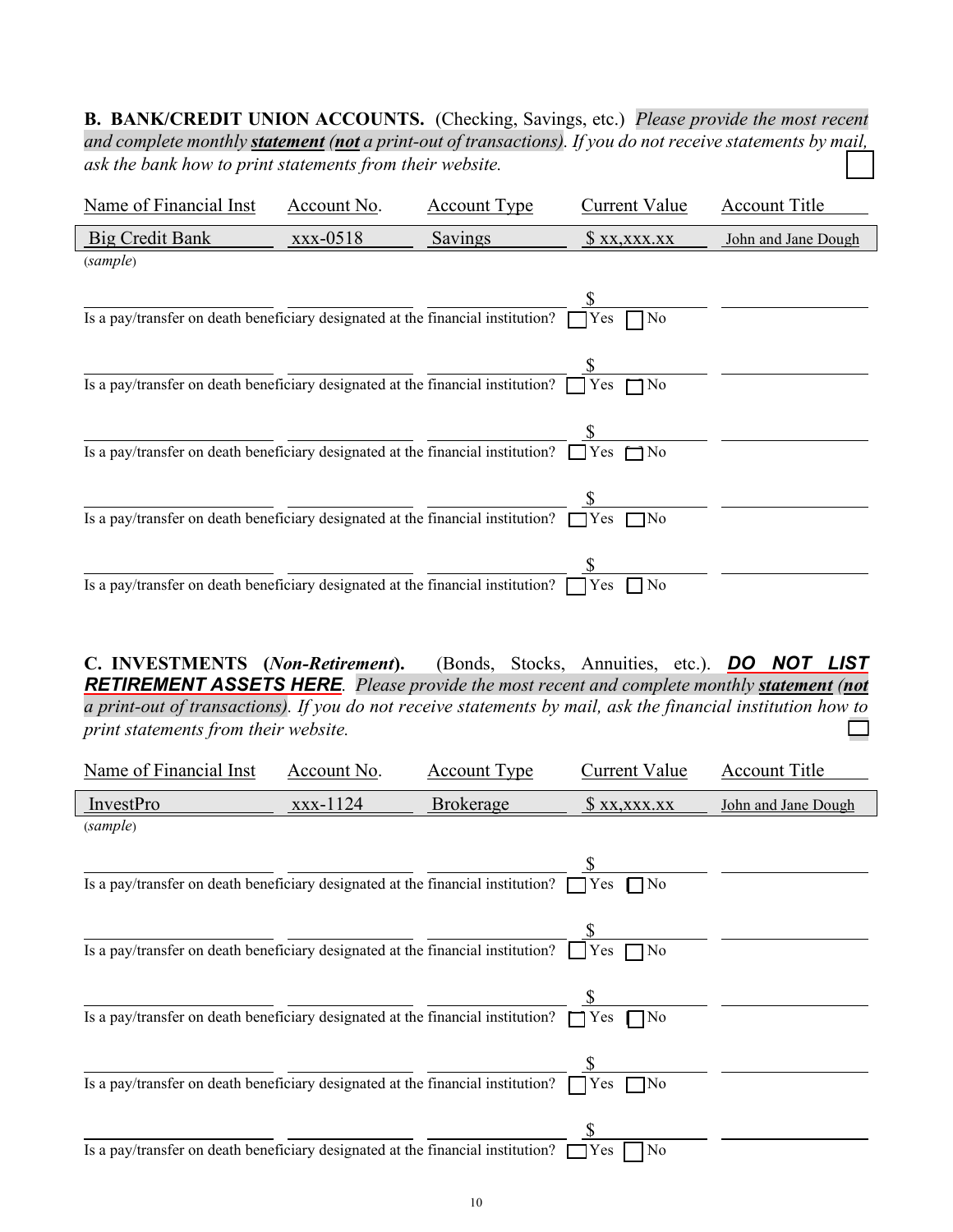**D. BUSINESS INTERESTS.** (Partnerships, Limited Liability Corporations, etc.)

Please provide a short description giving the name, location, percentage owned, names and relationship of co-owners, and the form of ownership (i.e., sole proprietorship, closely held corporation, partnership, etc.). Please bring a copy of any agreements, financial statements, etc.*Please provide business agreement*  documents and the most recent financial statement.

## **E. LOANS MADE OR MORTGAGES HELD.**

If you have made a loan to anyone or are holding a mortgage for anyone, briefly describe the situation. *Provide a copy of the document (Promissory Note, Mortgage) that evidences the debt.* 

If you have made a loan to a beneficiary, briefly describe the situation and whether any outstanding amount is forgiven at your death or will count as an advancement against their inheritance.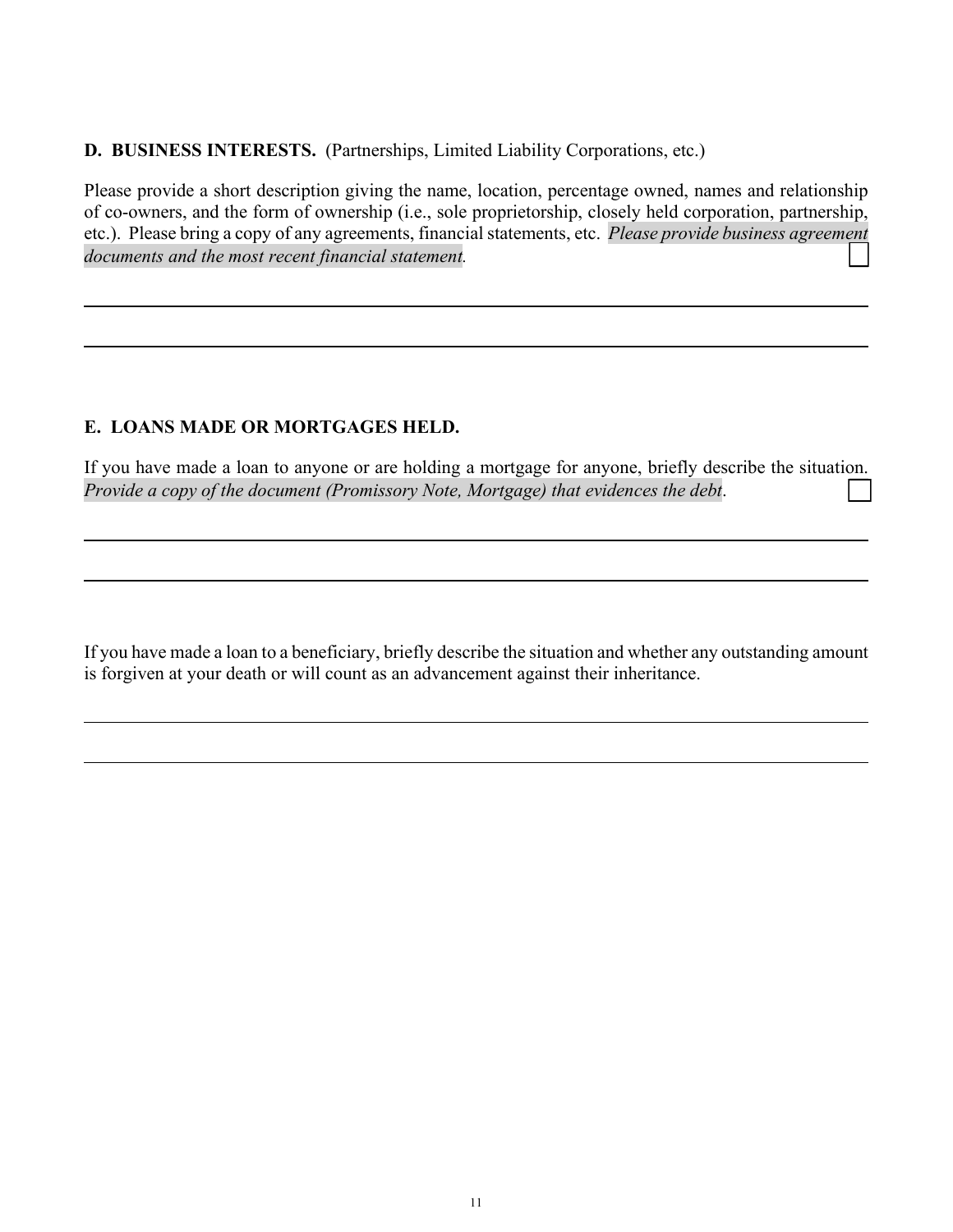**F. RETIREMENT ACCOUNTS.** (IRA, 401(k), 403(b), etc.). *Please provide the most recent and complete monthly statement (not a print-out of transactions) and proof of primary and contingent beneficiary designations. If you do not receive statements by mail, ask the financial institution how to print statements from their website.* 

| Name of Financial Inst  | Account No. | <b>Asset Type</b>  | Balance/Value             | <b>Account Title</b> |
|-------------------------|-------------|--------------------|---------------------------|----------------------|
| <b>Retirement Gurus</b> | xxx-8150    | <b>IRA Annuity</b> | $x_1, x_2, x_3, x_4$      | Jane Dough           |
| (sample)                |             |                    |                           |                      |
|                         |             |                    |                           |                      |
| <b>Husband</b>          |             |                    |                           |                      |
| Name of Financial Inst  | Account No. | <b>Asset Type</b>  | Balance/Value             | <b>Account Title</b> |
|                         |             |                    | $\mathbb S$               |                      |
|                         |             |                    | $\mathcal{S}$             |                      |
|                         |             |                    |                           |                      |
|                         |             |                    | $\mathcal{S}$             |                      |
|                         |             |                    | $\boldsymbol{\mathsf{S}}$ |                      |
| <b>Wife</b>             |             |                    |                           |                      |
|                         |             |                    |                           |                      |
| Name of Financial Inst  | Account No. | <b>Asset Type</b>  | Balance/Value             | <b>Account Title</b> |
|                         |             |                    | $\mathbb{S}$              |                      |
|                         |             |                    | $\mathbb{S}$              |                      |
|                         |             |                    | $\mathcal{S}$             |                      |
|                         |             |                    |                           |                      |

\$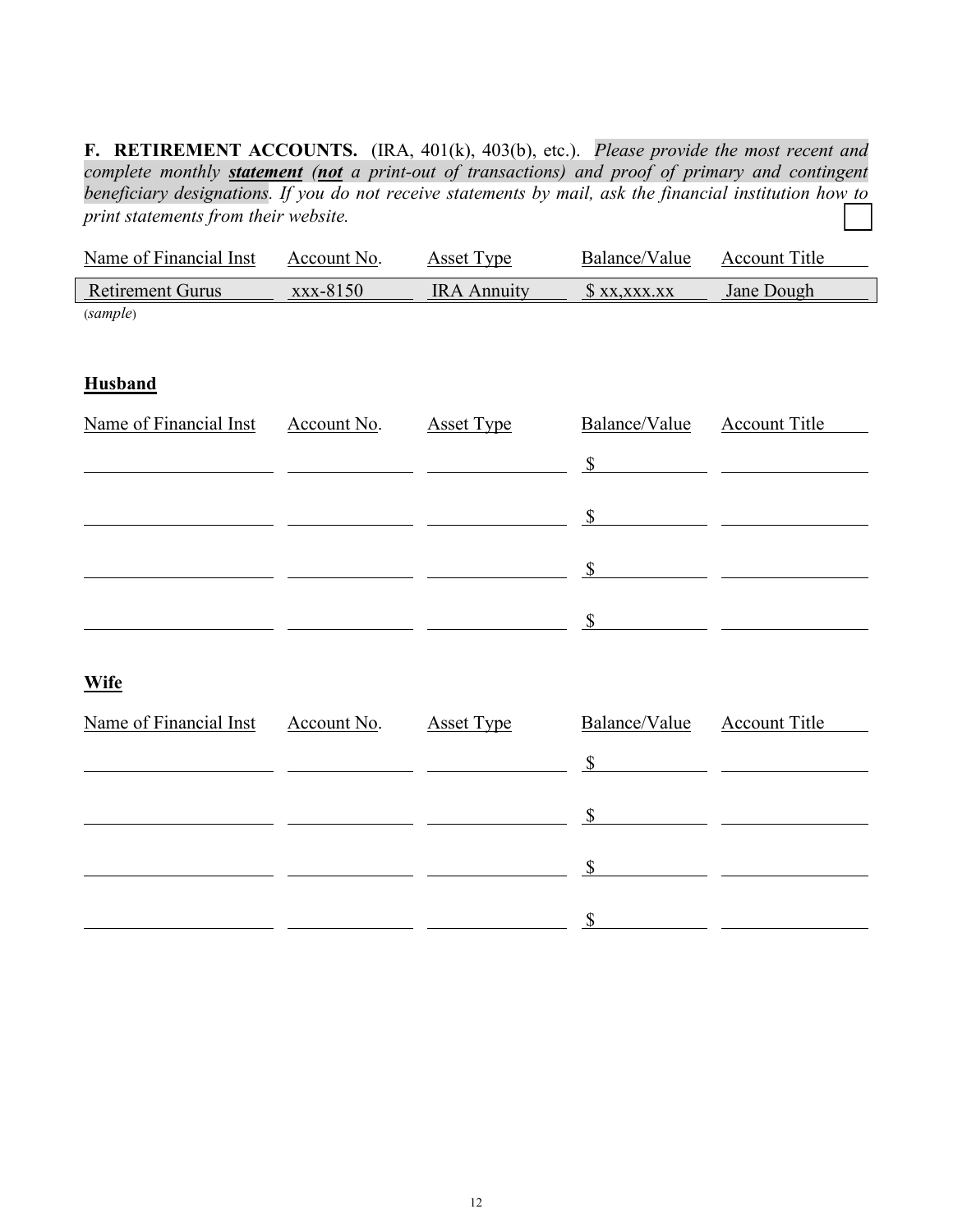|                                                     | <b>G. LIFE INSURANCE.</b> Please provide the most recent annual statement or policy summary and proof |
|-----------------------------------------------------|-------------------------------------------------------------------------------------------------------|
| of primary and contingent beneficiary designations. |                                                                                                       |
| Name of Insurer: Security Insurance                 | Policy Number: xxx-xx-0518                                                                            |
| Insured: John P. Dough                              |                                                                                                       |
| Face Value: \$10,000.00                             | Cash Surrender Value: \$19,750.00                                                                     |
| Primary Beneficiary: Jane V. Dough                  | Contingent Beneficiary: John P. Dough, Jr.                                                            |
| (sample)                                            |                                                                                                       |
| <b>Policies Owned By Husband</b>                    |                                                                                                       |
|                                                     | Policy Number:                                                                                        |
|                                                     |                                                                                                       |
|                                                     | Cash Surrender Value: \$                                                                              |
|                                                     | Contingent Beneficiary:                                                                               |
|                                                     | Policy Number:                                                                                        |
|                                                     |                                                                                                       |
| Face Value: \$                                      | Cash Surrender Value: \$                                                                              |
|                                                     |                                                                                                       |
| Policies Owned By Wife                              |                                                                                                       |
| 1. Name of Insurer:                                 | Policy Number:                                                                                        |
| Insured:                                            |                                                                                                       |
| Face Value: \$                                      | Cash Surrender Value: \$                                                                              |
| Primary Beneficiary:                                | Contingent Beneficiary:                                                                               |
|                                                     | Policy Number:                                                                                        |
| Insured:                                            |                                                                                                       |
| Face Value: \$                                      | Cash Surrender Value: \$                                                                              |
|                                                     | Contingent Beneficiary:                                                                               |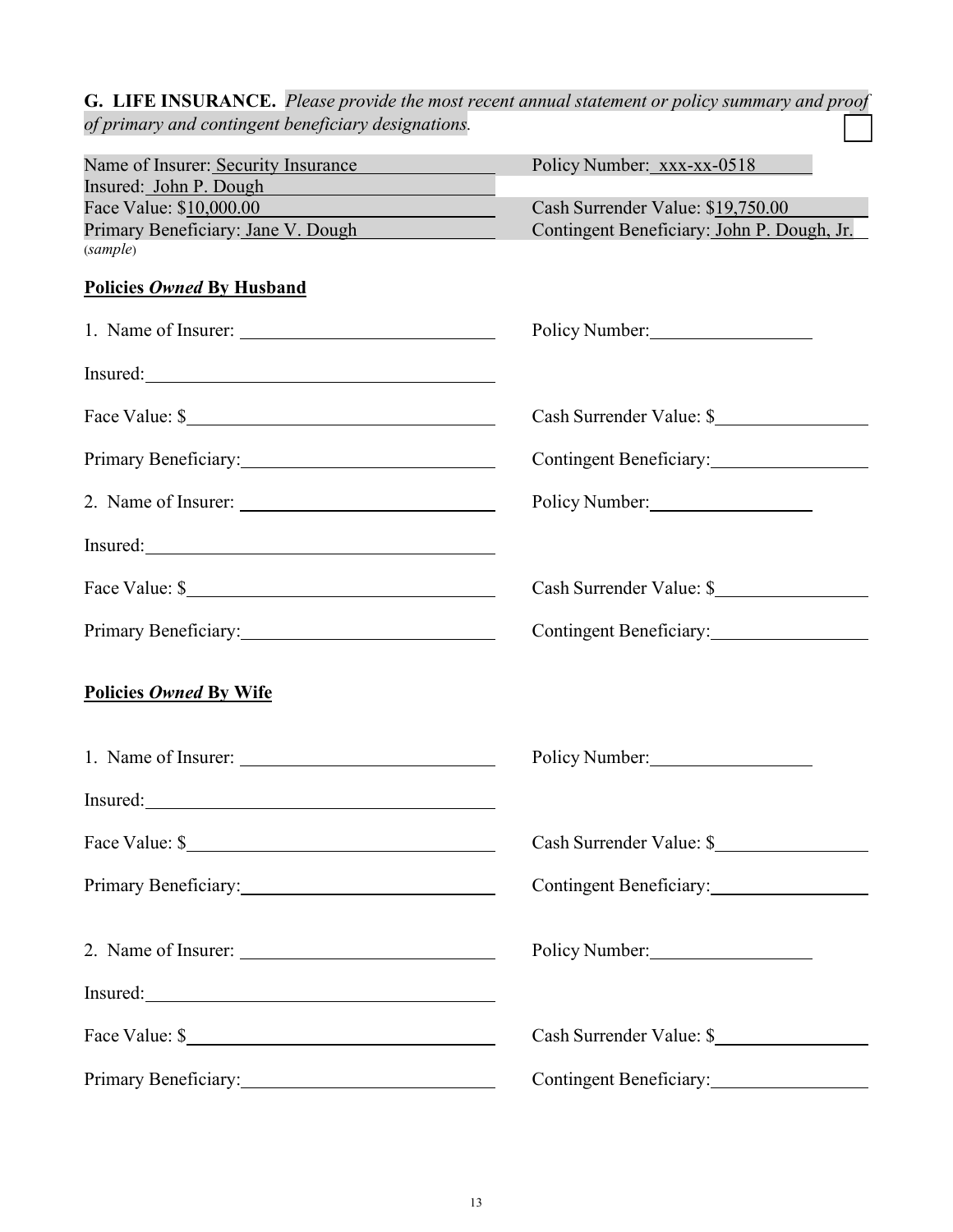## **F. PERSONAL PROPERTY**

| Description                 | Fair Market Value                                                                                                                                                                                                                                                             | How Titled                                                                                                            |
|-----------------------------|-------------------------------------------------------------------------------------------------------------------------------------------------------------------------------------------------------------------------------------------------------------------------------|-----------------------------------------------------------------------------------------------------------------------|
| 2020 Dodge Charger          | \$30,000.00                                                                                                                                                                                                                                                                   | John or Jane Dough                                                                                                    |
| (sample)                    |                                                                                                                                                                                                                                                                               |                                                                                                                       |
| (Vehicle)                   | $\mathbb{S}$                                                                                                                                                                                                                                                                  |                                                                                                                       |
|                             | $\sqrt{\frac{1}{2}}$                                                                                                                                                                                                                                                          |                                                                                                                       |
| (Vehicle)                   | <u> 1989 - Johann Harry Harry Harry Harry Harry Harry Harry Harry Harry Harry Harry Harry Harry Harry Harry Harry</u>                                                                                                                                                         |                                                                                                                       |
|                             | - \$<br><u> 1989 - Johann Stoff, fransk politik (d. 1989)</u>                                                                                                                                                                                                                 |                                                                                                                       |
| (RV)                        |                                                                                                                                                                                                                                                                               |                                                                                                                       |
| (Boat)                      | $\mathbb{S}$<br><u> 1989 - Johann John Stone, mars et al. (</u>                                                                                                                                                                                                               |                                                                                                                       |
| Home Furnishings            |                                                                                                                                                                                                                                                                               |                                                                                                                       |
|                             |                                                                                                                                                                                                                                                                               |                                                                                                                       |
| Jewelry, Furs, etc.         | $\mathbb{S}$<br><u> 1989 - Andrea Andrew Amerikaanse kommunister († 1958)</u>                                                                                                                                                                                                 |                                                                                                                       |
| (other: collectibles, etc.) | $\mathbb{S}$                                                                                                                                                                                                                                                                  | <u> 1989 - Johann Harry Harry Harry Harry Harry Harry Harry Harry Harry Harry Harry Harry Harry Harry Harry Harry</u> |
|                             | $\mathbb{S}$                                                                                                                                                                                                                                                                  | <u> 1989 - Johann Harry Harry Barn, mars and de final and de final and de final and de final and de final and de</u>  |
| (other: collectibles, etc.) |                                                                                                                                                                                                                                                                               |                                                                                                                       |
| (other: collectibles, etc.) | $\mathcal{S}$                                                                                                                                                                                                                                                                 |                                                                                                                       |
|                             |                                                                                                                                                                                                                                                                               |                                                                                                                       |
| Do you have any pets?       | $\overline{\rm No}$<br>$Yes$                                                                                                                                                                                                                                                  |                                                                                                                       |
|                             | Have you made arrangements for the care of your pets after your death?                                                                                                                                                                                                        | Yes<br>No                                                                                                             |
| If yes, please explain:     |                                                                                                                                                                                                                                                                               |                                                                                                                       |
|                             |                                                                                                                                                                                                                                                                               |                                                                                                                       |
|                             |                                                                                                                                                                                                                                                                               |                                                                                                                       |
|                             |                                                                                                                                                                                                                                                                               |                                                                                                                       |
|                             | Do you own any firearms regulated by the 1968 Gun Control Act?<br>*Short-barrel rifles, short-barrel shotguns, machine guns, silencers, including parts, destructive<br>devices (e.g., hand grenades and other explosive ordnance), other "exotic firearms" (pen guns, etc.). | Yes<br>No                                                                                                             |
|                             | Do you have a plan for distributing the firearms after your death?                                                                                                                                                                                                            | No<br>Yes                                                                                                             |
| If yes, please explain:     |                                                                                                                                                                                                                                                                               |                                                                                                                       |
|                             |                                                                                                                                                                                                                                                                               |                                                                                                                       |

 $\overline{a}$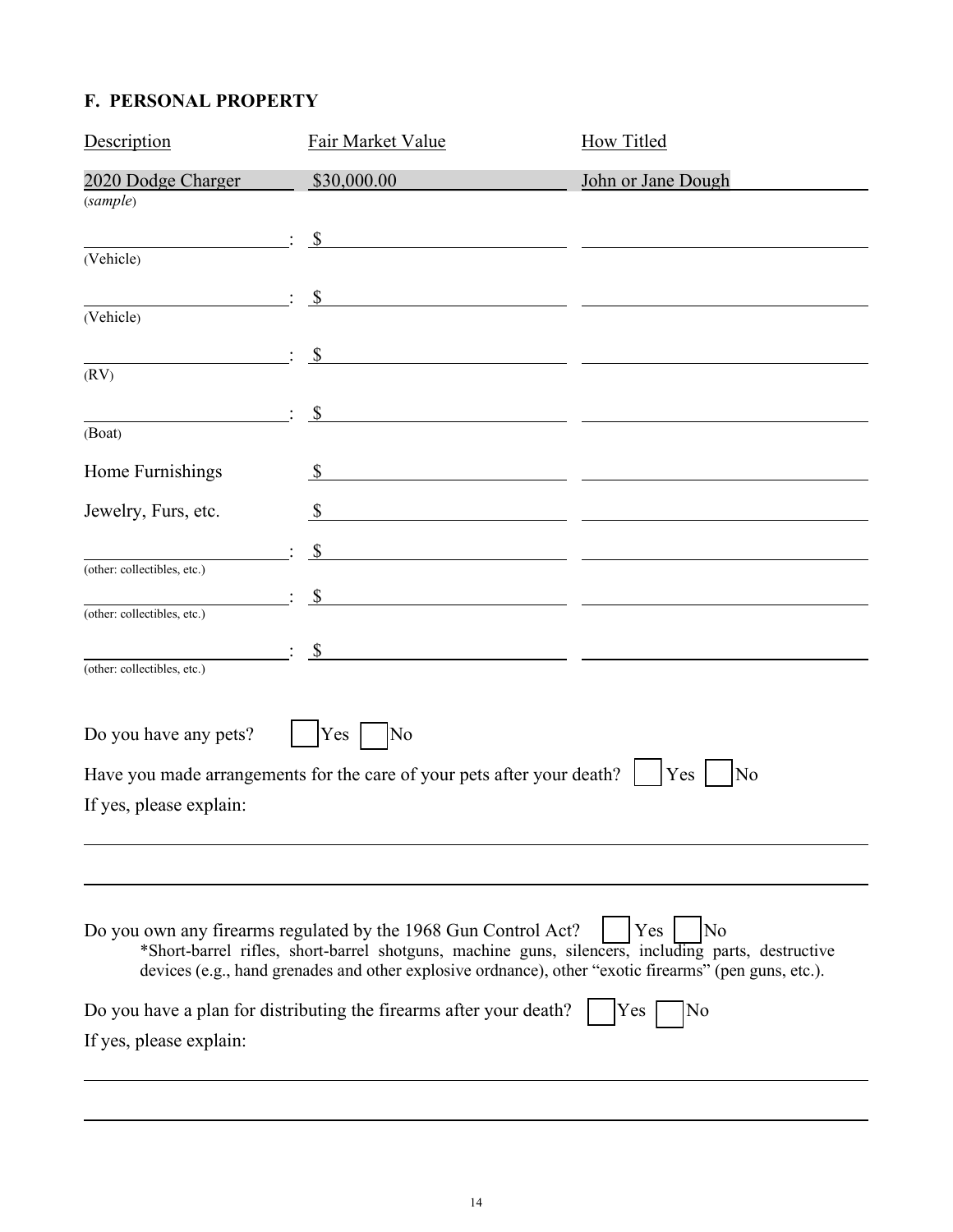#### **SECTION 8. GIFTS and TRANSFERS WITHIN 60 MONTHS**

Has either of you gratuitously transferred property to someone other than your spouse within the past 60 months? This includes adding another person's name to an asset or transferring an asset to another person without receiving fair market value.

| Husband: | Yes |  |
|----------|-----|--|
| Wife:    | Yes |  |

If yes, please provide the following information:

 $\overline{a}$ 

 $\overline{a}$ 

 $\overline{a}$ 

 $\overline{a}$ 

#### **A. Husband**

| Recipient      | Amount/Value of Gift | Date of Gift |
|----------------|----------------------|--------------|
|                |                      |              |
| 2.             |                      |              |
| 3 <sub>1</sub> |                      |              |

#### **B. Wife**

| Recipient | Amount/Value of Gift | Date of Gift |
|-----------|----------------------|--------------|
| 1.        |                      |              |
| 2.        |                      |              |
| 3.        |                      |              |

Do you routinely make gifts for holidays or family celebrations? If yes, please explain:

Do you routinely make gifts to charitable or religious entities? If yes, please explain:

**\*If an application for Medicaid benefits is made, documentation of all gifts and transfers made within the prior 60 months must be provided. This is often referred to as the five-year rule. I will explain this during our conference.**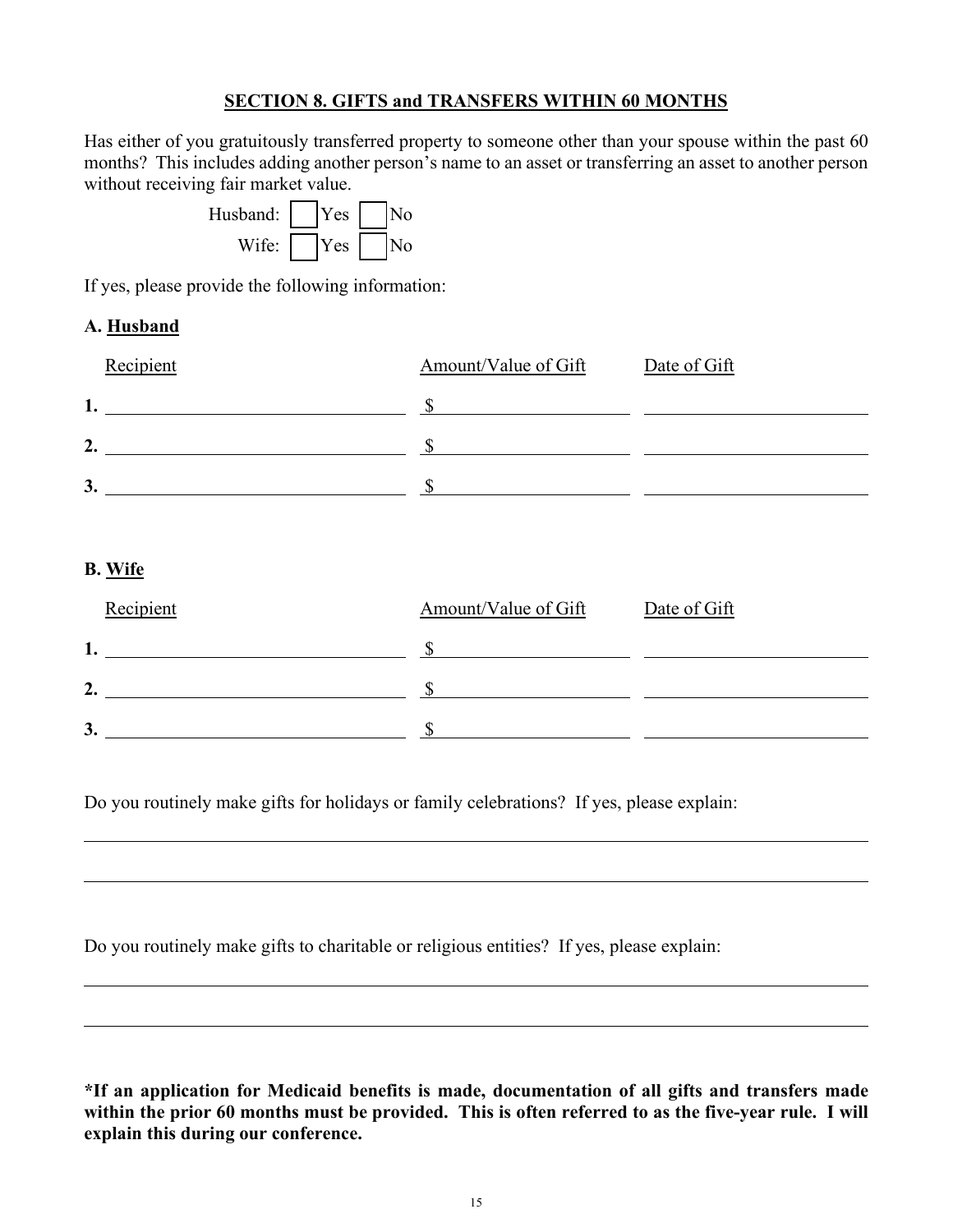#### **SECTION 9. INCOME**

#### *GROSS* **MONTHLY INCOME**

|                                    | <b>Husband</b> | <b>Wife</b>                                             |  |
|------------------------------------|----------------|---------------------------------------------------------|--|
| Social Security:                   |                | $\frac{\text{S}}{\text{S}}$ $\frac{\text{S}}{\text{S}}$ |  |
| Railroad Retirement:               |                | $\frac{s}{s}$                                           |  |
| Employment from:                   |                | $\frac{\text{S}}{\text{S}}$ $\frac{\text{S}}{\text{S}}$ |  |
| Pension from:                      |                | $\frac{\text{S}}{\text{S}}$ $\frac{\text{S}}{\text{S}}$ |  |
| Pension from:                      |                | $\frac{\text{S}}{\text{S}}$ $\frac{\text{S}}{\text{S}}$ |  |
| Pension from:                      |                | $\frac{s}{s}$ set of $\frac{s}{s}$                      |  |
| IRA Distribution from:             |                | $\frac{\S}{}$                                           |  |
| IRA Distribution from:             |                | $\frac{s}{s}$ s and $\frac{s}{s}$                       |  |
| IRA Distribution from:             |                | $\frac{s}{s}$ s second set of $\frac{s}{s}$             |  |
| IRA Distribution from:             |                | $\frac{s}{s}$                                           |  |
| Rental Income from:                |                | $\frac{s}{s}$ s and $\frac{s}{s}$                       |  |
| Interest/Dividends:                |                | $\mathbb{S}$ s                                          |  |
| <b>TOTAL GROSS MONTHLY INCOME:</b> | S              | S                                                       |  |

#### **SECTION 10. DEBT**

Enter the outstanding balance of all of your debt (mortgages, vehicle loans, credit card debt, unpaid medical expenses).

| Description/Type of Debt | Whose debt?     | Creditor       | Balance  |
|--------------------------|-----------------|----------------|----------|
| Credit card              | John and Jane's | <b>US Bank</b> | \$525.63 |
| (sample)                 |                 |                |          |
|                          |                 |                | ፍ        |
|                          |                 |                |          |
|                          |                 |                |          |
|                          |                 |                |          |
|                          |                 |                |          |

Does your monthly income cover your monthly expenses? [ ] Yes [ ] No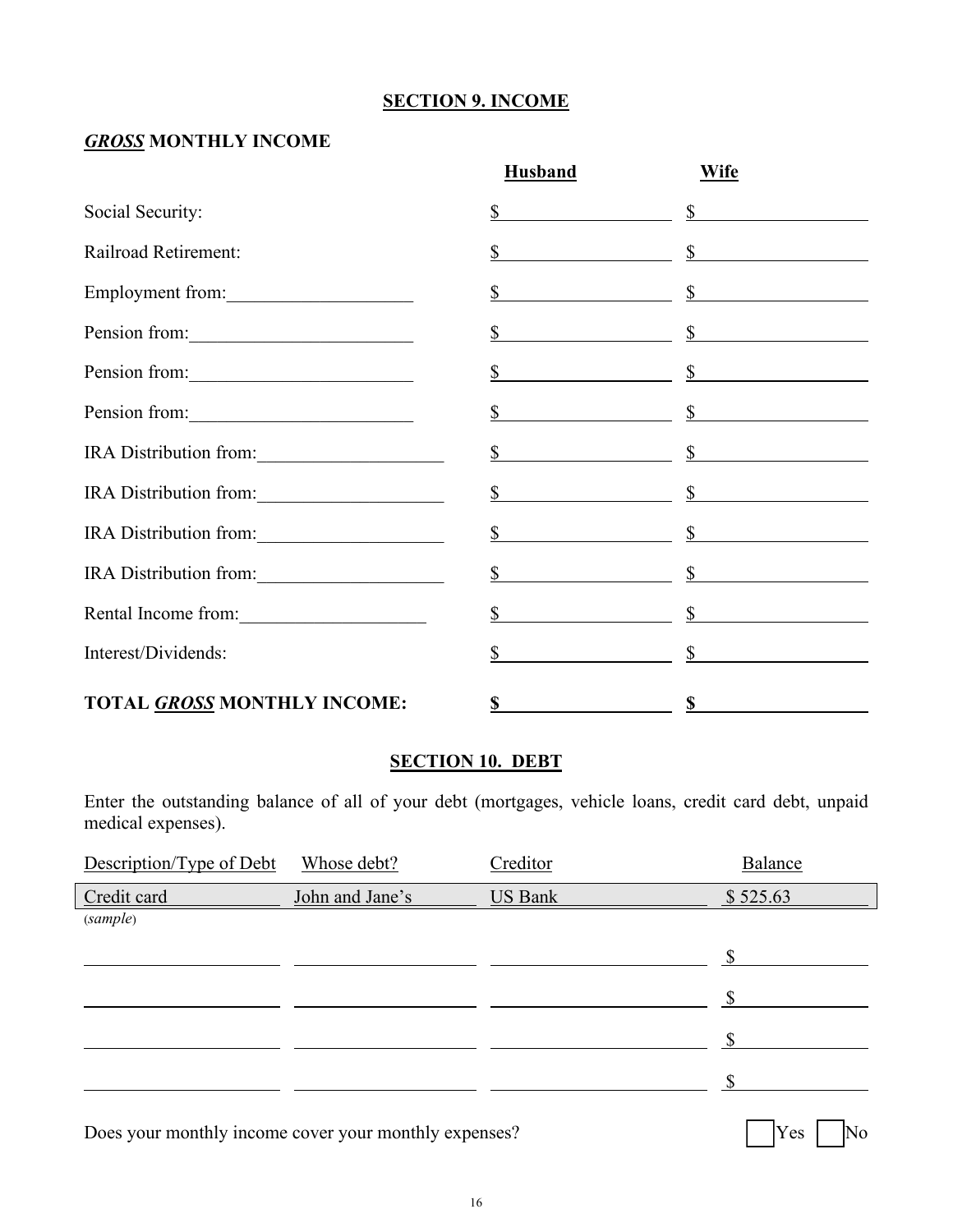#### **SECTION 11. DISPOSITIVE PLANNING**

To whom and how do you want your assets distributed upon your death? Consider to whom your assets should go if your first-choice beneficiaries predecease you.

Florida homestead property must pass to heirs to be exempt from creditor claims. If you direct that your homestead property be sold, the sale proceeds will be subject to claims by your creditors.

Tangible personal property refers to household furnishings, appliances, fixtures, works of art, pictures, collectibles, clothing, jewelry, books, sporting goods, hobby paraphernalia, motor vehicles, and pets. You can have a separate writing to devise personal property to individuals; therefore, these items don't need to be included in a Trust or Will. You may make a new list at any time; just be sure to sign and date it and keep it with your original Trust or Will.

Please be advised that certain public benefits can be jeopardized by a recipient receiving an inheritance. Does any beneficiary receive Supplemental Security Income (SSI), Social Security Disability Insurance (SSDI), Medicaid, Medicare, or other public benefits? Yes  $\Box$  No. *A copy of the Social Security Administration award letter is required for proper planning.* 

Suppose you are naming a charitable organization as a beneficiary. In that case, you need to contact them and request a copy of the Internal Revenue Service letter determining their tax-exempt status under Section 501(c)(3). *A copy of the IRS 501(c)(3) letter is required for proper planning.* 

| A. First-choice beneficiaries:<br>Children  <br>Spouse  <br>Spouse and Children<br>Other                                                      |
|-----------------------------------------------------------------------------------------------------------------------------------------------|
| Children <br><b>B.</b> Second-choice beneficiaries:<br>Spouse and Children<br>Spouse  <br>Other                                               |
| Children    Spouse and Children<br>C. Third-choice beneficiaries:<br>Spouse  <br>Other                                                        |
| <b>D.</b> Any specific gifts of money or property to a specific person?                                                                       |
| (Money or Property)<br>(legal name)<br>What happens to the gift if the person predeceases you?<br>$\Box$ To Children $\Box$<br>Other<br>Lapse |
| (Money or Property)<br>(legal name)<br>What happens to the gift if the person predeceases you?<br>To Children<br>Other<br>Lapse               |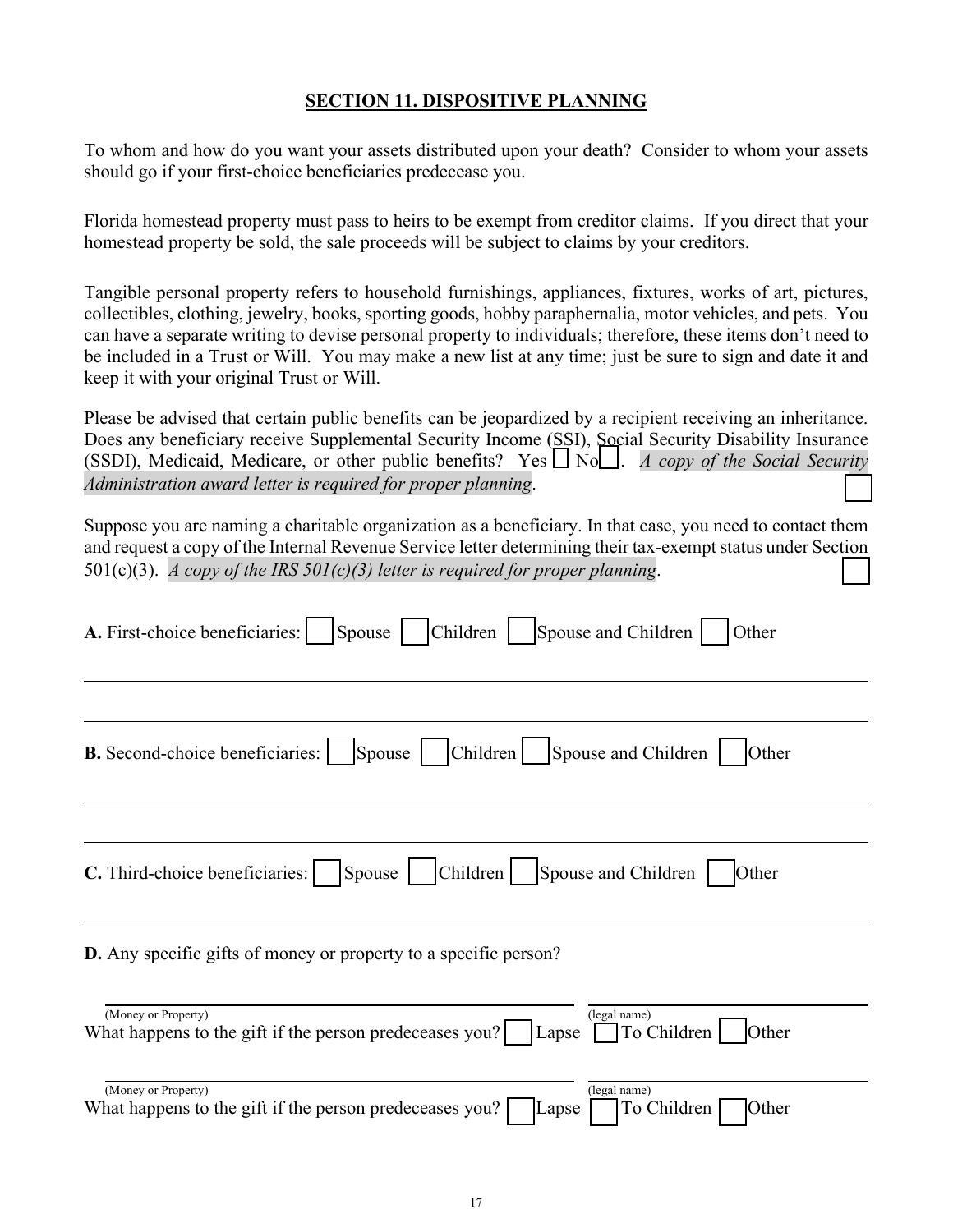#### **SECTION 12. FIDUCIARIES AFTER DEATH**

Who do you want to handle your financial affairs after your death? In a Trust, this person is referred to as the Trustee. In a Last Will and Testament, this person is referred to as the Personal Representative. Consider the trustworthiness and ability of the person to handle this responsibility.

Florida law requires that a Personal Representative be a blood relative or a resident of Florida. This restriction does not apply to a Trustee.

It is possible to name more than one person in the role of Trustee and Personal Representative. They can be named individually in a specified order, as Co-Trustees/Personal Representatives that must act together, or as Co-Trustees/Personal Representatives that may act independently of each other.

**Husband**

# **1st** (legal name) (relationship) (address) (phone number) **2nd** (legal name) (relationship) (address) (phone number) **3rd** (legal name) (relationship) (address) (phone number) **Wife 1st** (legal name) (relationship) (address) (phone number) **2nd** (legal name) (relationship) (address) (phone number) **3rd** (legal name) (relationship) (address) (phone number)